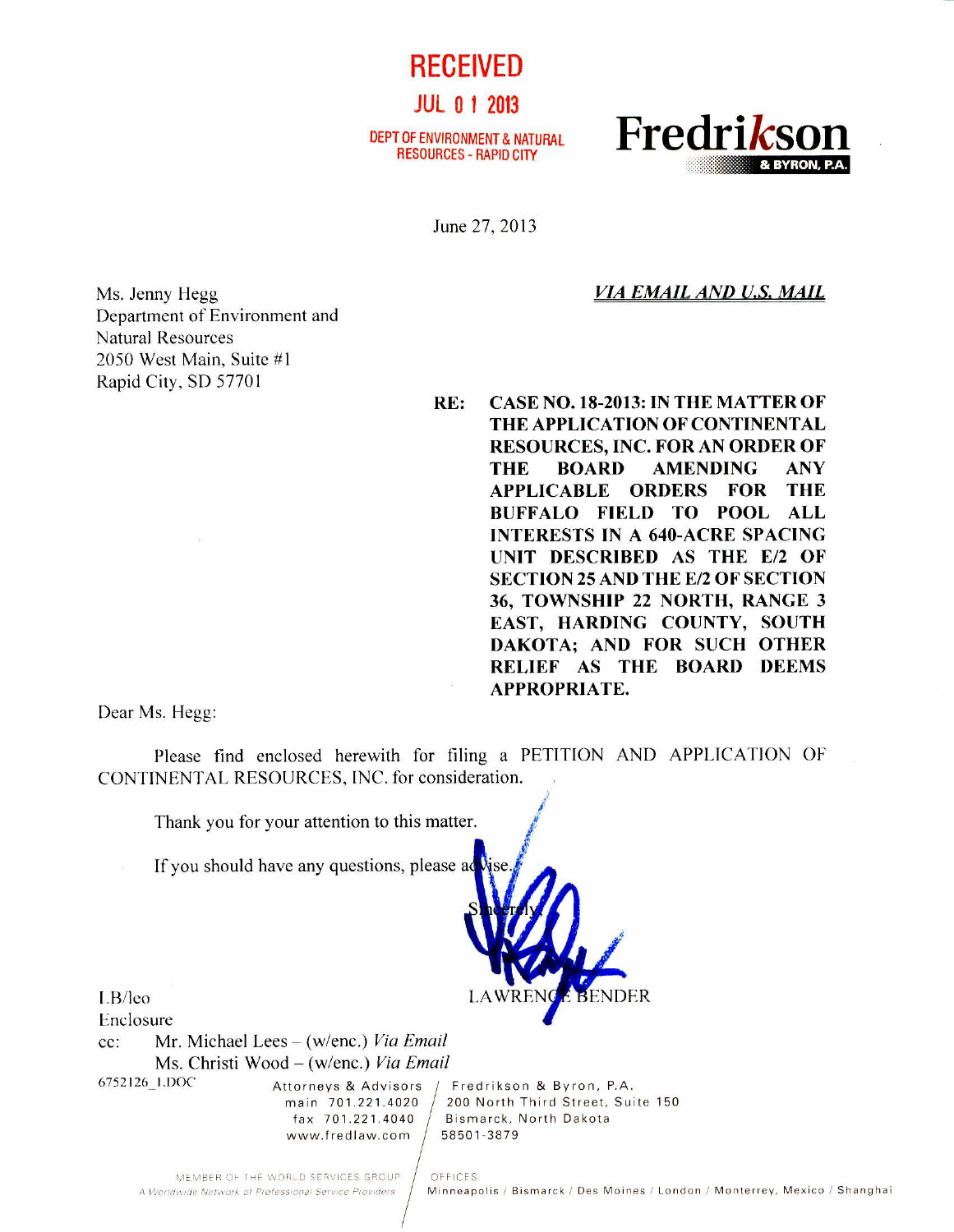**RECEIVED** 

**JUL 0 1 2013** 

#### **STATE OF SOUTH DAKOTA**

DEPT OF ENVIRONMENT & NATURAL RESOURCES - RAPID CITY

### **DEPARTMENT OF ENVIRONMENT AND NATURAL RESOURCES**

#### **BOARD OF MINERALS AND ENVIRONMENT**

**CASE NO. 18-2013** 

**IN THE MATTER OF THE APPLICATION OF CONTINENTAL RESOURCES, INC. FOR AN ORDER OF THE BOARD AMENDING ANY APPLICABLE ORDERS FOR THE BUFFALO FIELD TO POOL ALL INTERESTS IN A 640- ACRE SPACING UNIT DESCRIBED AS THE E/2 OF SECTION 25 AND THE E/2 OF SECTION 36, TOWNSHIP 22 NORTH, RANGE 3 EAST, HARDING COUNTY, SOUTH DAKOTA; AND FOR SUCH OTHER RELIEF AS THE BOARD DEEMS APPROPRIATE.** 

## **PETITION AND APPLICATION OF CONTINENTAL RESOURCES, INC.**

Continental Resources, Inc. ("Continental") and for its petition and application to the

Department of Environment and Natural Resources, Board of Minerals and Environment (the

"Board"), states and alleges as follows:

1.

Continental is the owner of an interest in the oil and gas leasehold estate underlying all or

portions of the following described lands in Harding County, South Dakota:

Township 22 North, Range 3 East Section 25: E/2 Section 36: E/2

(the "Subject Lands")

2.

That the Quinn 44-36H well is located on the East Half (E/2) of Section 25 and the East Half

(E/2) of Section 36, Township 22 North, Range 3 East, Harding County, South Dakota.

- 1 -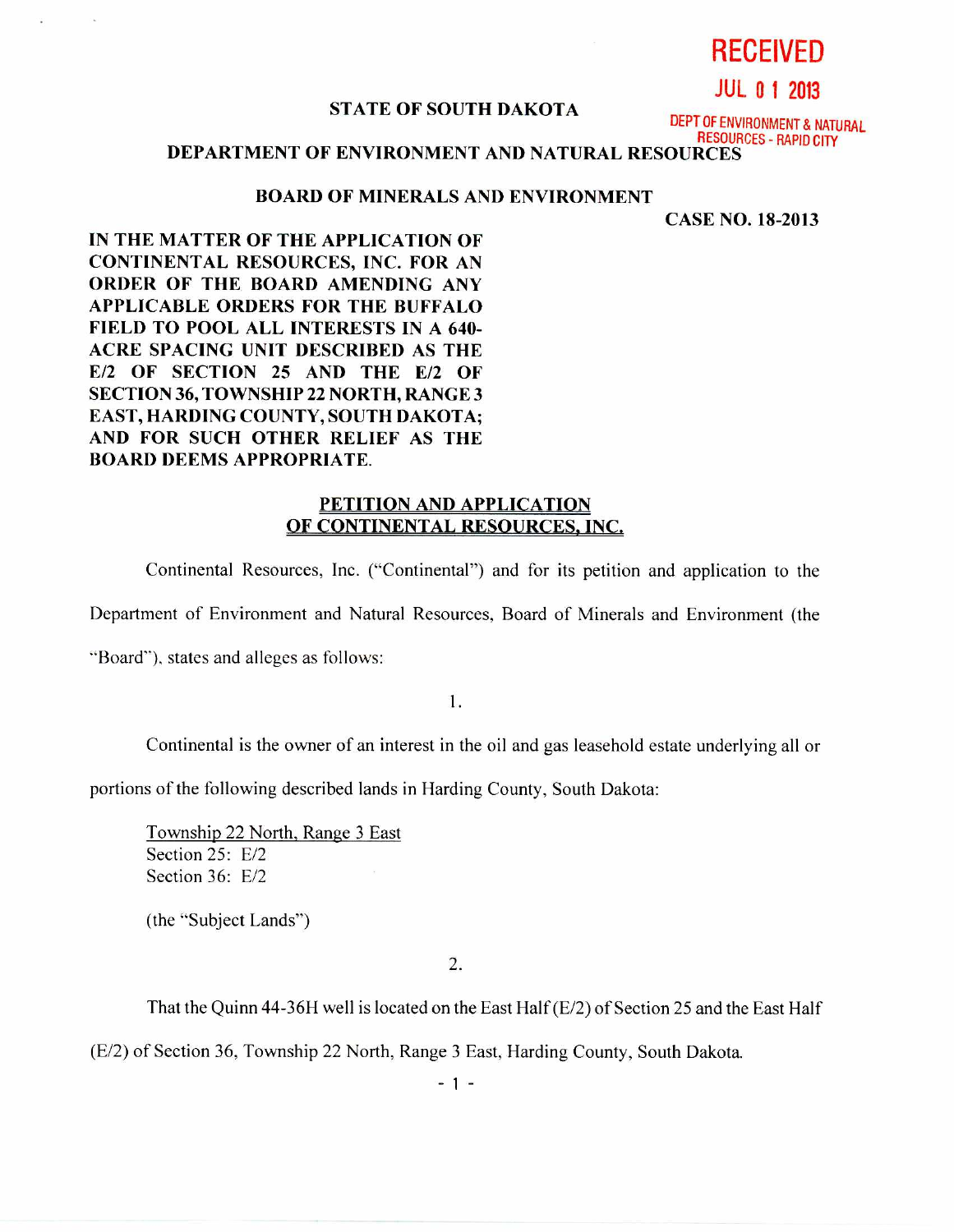That the Quinn 44-36H well was spud on January 8, 2012.

# 4.

That the Quinn 44-36H well was completed on April 26, 2012.

## 5.

That Continental has produced the Quinn 44-36H well since May 17, 2013 and continues to produce the Quinn 44-36H well.

6.

In Order No. 8-2010, the Board established the Subject Lands as a 640-acre spacing unit in the Buffalo field.

7.

That Continental hereby requests the Board designate Continental as the operator of the Quinn 44-36H well within said spacing unit.

8.

That there are both separately owned tracts and separately owned interests in the spacing unit comprised of the Subject Lands.

9.

That a voluntary pooling of the Subject Lands has not been accomplished.

10.

That Section 45-9-31 of the South Dakota Codified Laws provides as follows:

**45-9-31. Order pooling all interests in spacing unit-- Application by interested person--Notice and hearing--Terms and conditions.** In the absence of voluntary pooling, the Board of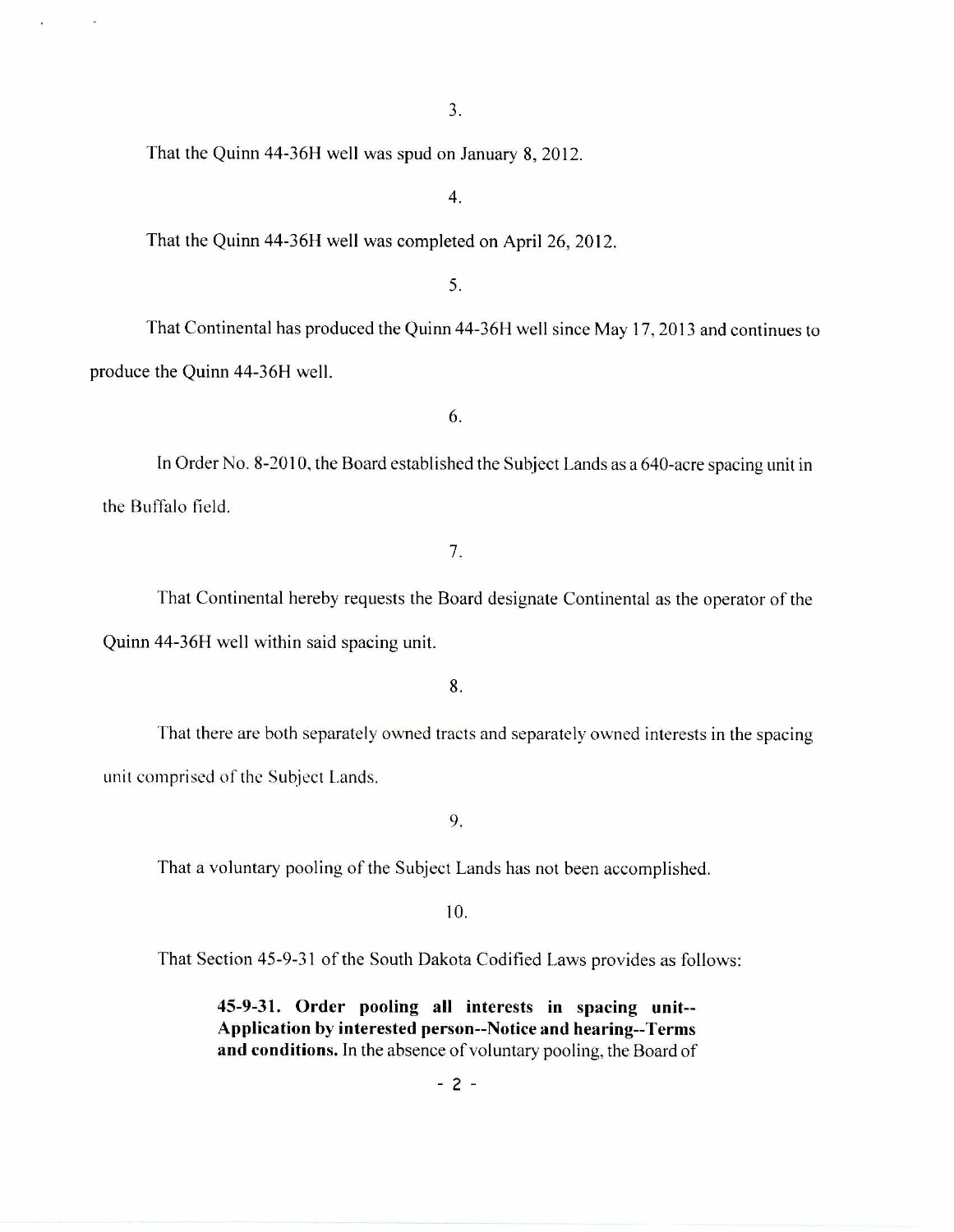Minerals and Environment or the secretary, as applicable, upon the application of any interested person, shall enter an order pooling all interests in the spacing unit for the development and operation of the spacing unit, and for the sharing of production from the spacing unit. Each such pooling order shall be made after notice and opportunity for hearing, and shall be upon terms and conditions that are just and reasonable, and that afford to the owner of each tract or interest in the spacing unit the opportunity to recover or receive without unnecessary expense, his or her just and equitable share.

### $11.$

That Section 45-9-32 of the South Dakota Codified Laws provides as follows:

**45-9-32. Order of Board of Minerals and Environment pooling all interests in spacing unit--Operation of well--Rights of owners to participate--Payment of expenses.** Each such pooling order shall authorize the drilling, equipping, and operation of a well on the spacing unit; shall provide who may drill and operate the well; shall prescribe the time and manner in which all the owners in the spacing unit may elect to participate therein; and shall make provision for payment by all those who elect to participate therein of the reasonable actual cost thereof, plus a reasonable charge for supervision and interest.

#### 12.

Continental respectfully requests that the Board enter an order to pool all interests in a

640-acre spacing unit for the Buffalo Field described as the Subject Lands.

**13.** 

In Continental's opinion, pooling the Subject Lands will increase the ultimate recovery of

the pool, prevent waste, prevent the drilling of unnecessary wells and protect correlative rights.

WHEREFORE, Continental respectfully requests that notice of this matter be provided as

required by South Dakota laws and that thereafter the Board of Minerals and Environment enter its